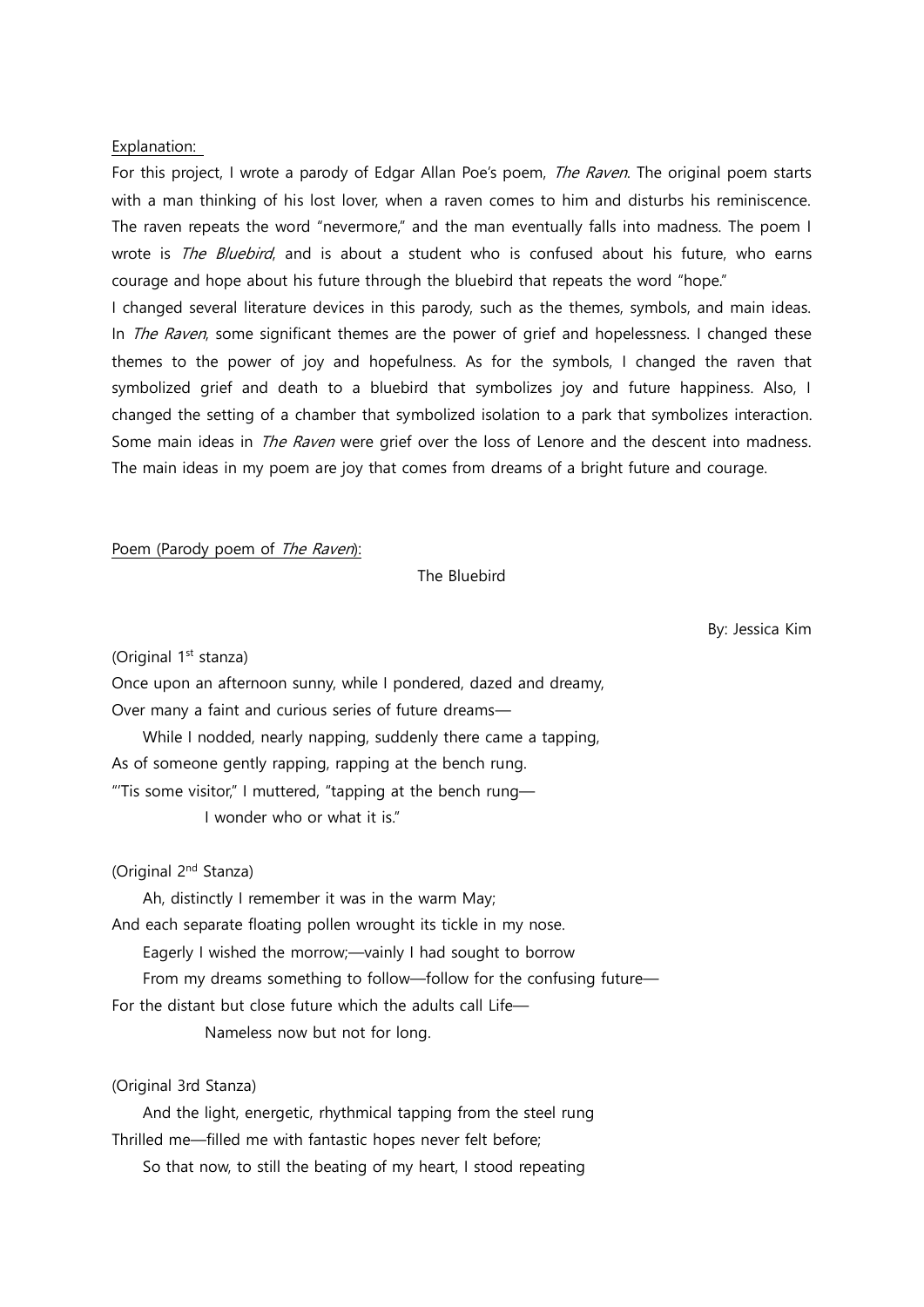"'Tis some visitor entreating eye contact at the bench rung— Some late visitor entreating eye contact at the bench rung;—

I wonder who or what it is."

# (Original 8<sup>th</sup> Stanza)

Then this sapphire bird persuading my stressful ponders into smiling, By the gay and merry decorum of the countenance it wore, "Though thy size be small and slight, thou," I said, "art sure no ordinary bird, Pleasantly vivid and loveable Bluebird singing from behind my head— Tell me what thy name is, look into my eyes!" Quoth the Bluebird "Hope."

#### (Original 9<sup>th</sup> Stanza)

 Much I marveled this dainty songbird to hear chat so plainly, Though its answer little meaning—little relevancy bore; For we cannot help agreeing that no living human being Ever yet was blessed with seeing bird face to face— Bird or beast singing while staring into one's eyes face to face, With such name as "Hope."

# (Original 12th Stanza)

 But the Bluebird still persuading all my fancy into smiling, Straight I started a slow walk with the bird, which followed my pace; Then, leaning on an oak tree, I betook myself to thinking Fancy unto fancy, wondering what this promising bird of joy-What this gleeful, merry, bubbly, cheery, and promising bird of joy Meant in croaking "Hope."

#### (Original 17th Stanza)

 "Be that word my key to the future, bird and friend!" I gleamed, upstarting— "You saved me from the tempest and the worries in my head!

Leave a blue feather as a token of that courage thy gave to my heart!

Leave me with a lasting impact!—to forge my path with spirit!

Place thy beak against my palm, and take a glimpse of my bright path!" Quoth the Bluebird "Hope."

# (Original 18th Stanza)

 And the Bluebird, never fretting, still is chirping, still is chirping On the steel rung just next to my park bench;